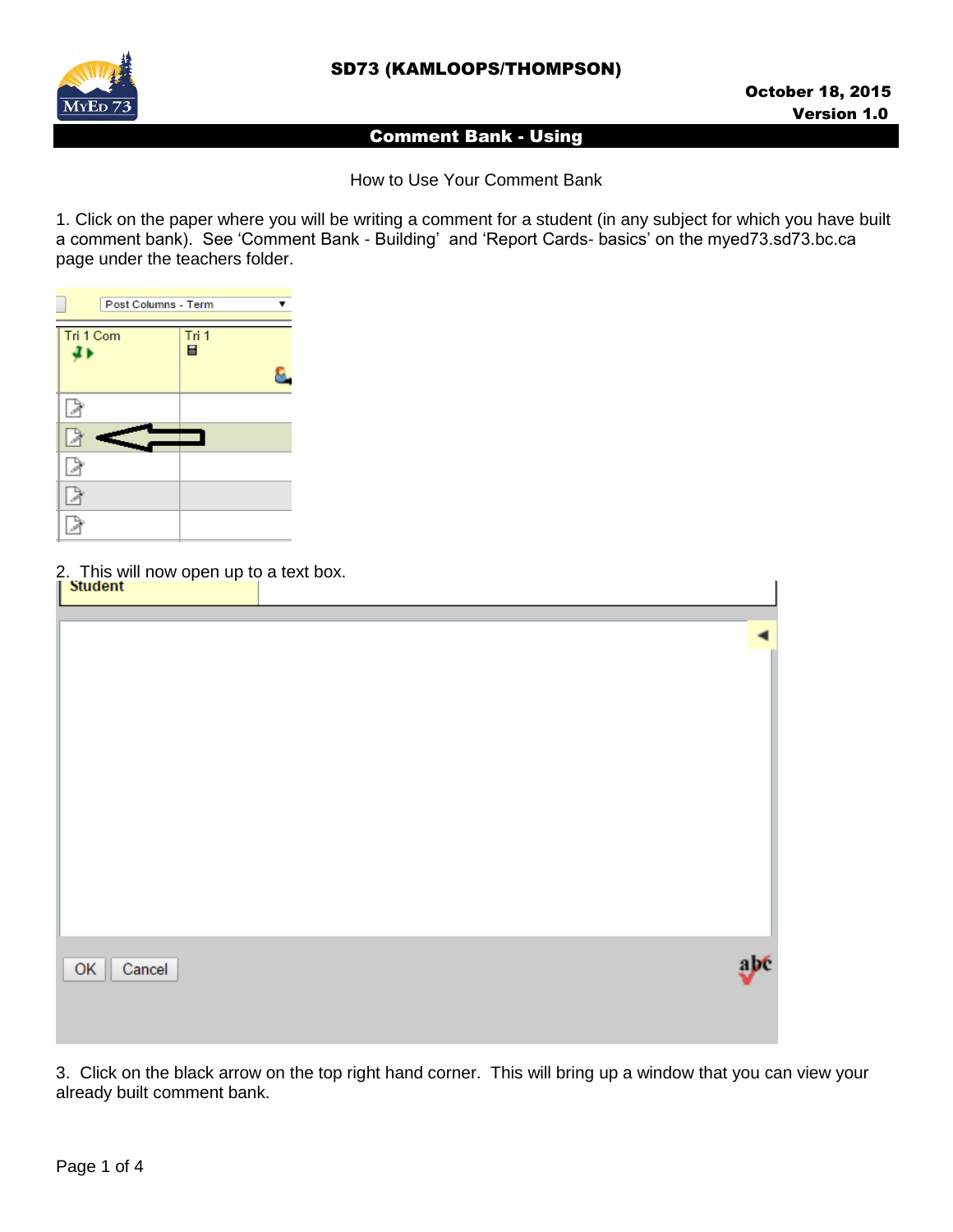

## Comment Bank - Using

4. Click on the dropdown arrow to bring up the topics/preview sentences for your built comment bank.

| MyEducation BC: Edit Text Comment - Google Chrome |                                                                                        |  | п    | $\times$ |
|---------------------------------------------------|----------------------------------------------------------------------------------------|--|------|----------|
| 8                                                 | https://sdt.myeducation.gov.bc.ca/aspen/textCommentEdit.do?std=stdX2001086468&colClas@ |  |      |          |
| <b>Student</b>                                    |                                                                                        |  |      |          |
|                                                   | <b>Course Name</b><br>▼                                                                |  | Show |          |
|                                                   | <b>My Codes</b><br>Search                                                              |  |      |          |
|                                                   |                                                                                        |  |      |          |
|                                                   |                                                                                        |  |      |          |
|                                                   |                                                                                        |  |      |          |
|                                                   |                                                                                        |  |      |          |
| OK<br>Cancel                                      |                                                                                        |  |      |          |

In this case I chose Social Responsibility so it brought up my preview sentence and categories (same as the labels in Websharp).

| <b>Student</b> |                                                                                                 |  |      |   |
|----------------|-------------------------------------------------------------------------------------------------|--|------|---|
|                | Course Name Social Responsibility ▼<br><b>My Codes</b><br>Search<br>Hands in assignments always |  | Show |   |
|                | Social Responsibility High - Hands in assignments Work habits                                   |  |      |   |
|                | Groups yes, independent yes                                                                     |  |      |   |
|                | Social Responsibility High group Work habits                                                    |  |      |   |
|                | gets along, takes responsibility                                                                |  |      |   |
|                | Social Responsibility high socially                                                             |  |      |   |
|                | struggles to hand in assignments                                                                |  |      | ▼ |
| OK<br>Cancel   |                                                                                                 |  |      |   |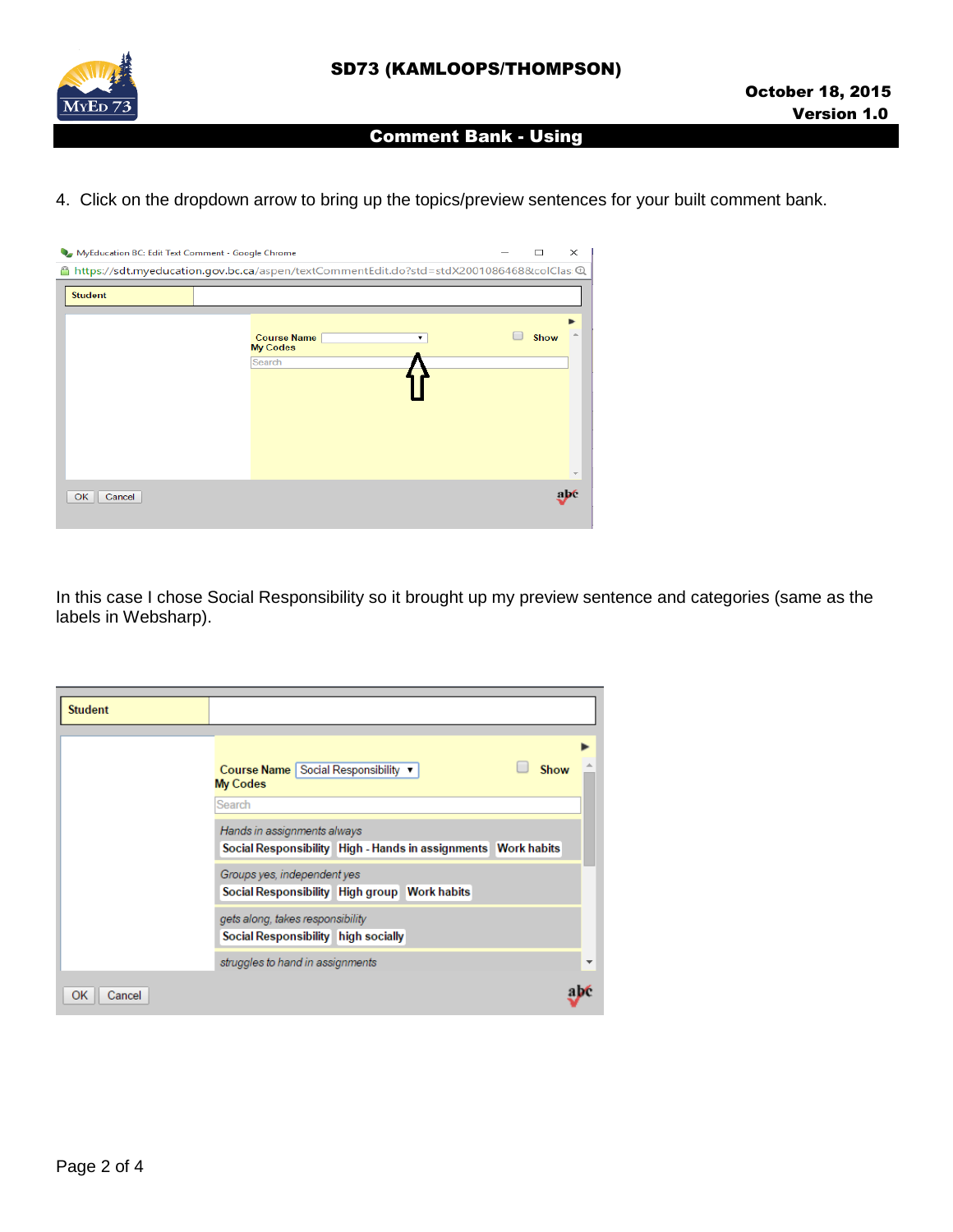

## Comment Bank - Using

5. Click on the grey bar of the comment you want and it will be inserted into the student's comment area. If you would like to view the whole thing, click the arrow in the top right hand corner and it will show the comment area in its entirety.

| <b>Student</b>      |                                                                |      |
|---------------------|----------------------------------------------------------------|------|
| is a hard worker y  |                                                                |      |
| to the right place. | Course Name Social Responsibility ▼<br><b>My Codes</b>         | Show |
|                     | Search                                                         |      |
|                     | Hands in assignments always                                    |      |
|                     | Social Responsibility High - Hands in assignments  Work habits |      |
|                     | Groups yes, independent yes                                    |      |
|                     | Social Responsibility High group Work habits                   |      |
|                     | gets along, takes responsibility                               |      |
|                     | Social Responsibility high socially                            |      |
|                     | struggles to hand in assignments                               |      |
| 0K<br>Cancel        |                                                                |      |

| ≏                   | https://sdt.myeducation.gov.bc.ca/aspen/textCommentEdit.do?std=stdX2001200074@ |
|---------------------|--------------------------------------------------------------------------------|
| <b>Student</b>      |                                                                                |
|                     | is a hard worker who always strives to hand in his assignments on time a       |
| to the right place. |                                                                                |
|                     |                                                                                |
|                     |                                                                                |
|                     |                                                                                |
|                     |                                                                                |
|                     |                                                                                |
| OK<br>Cancel        | abé                                                                            |
|                     |                                                                                |